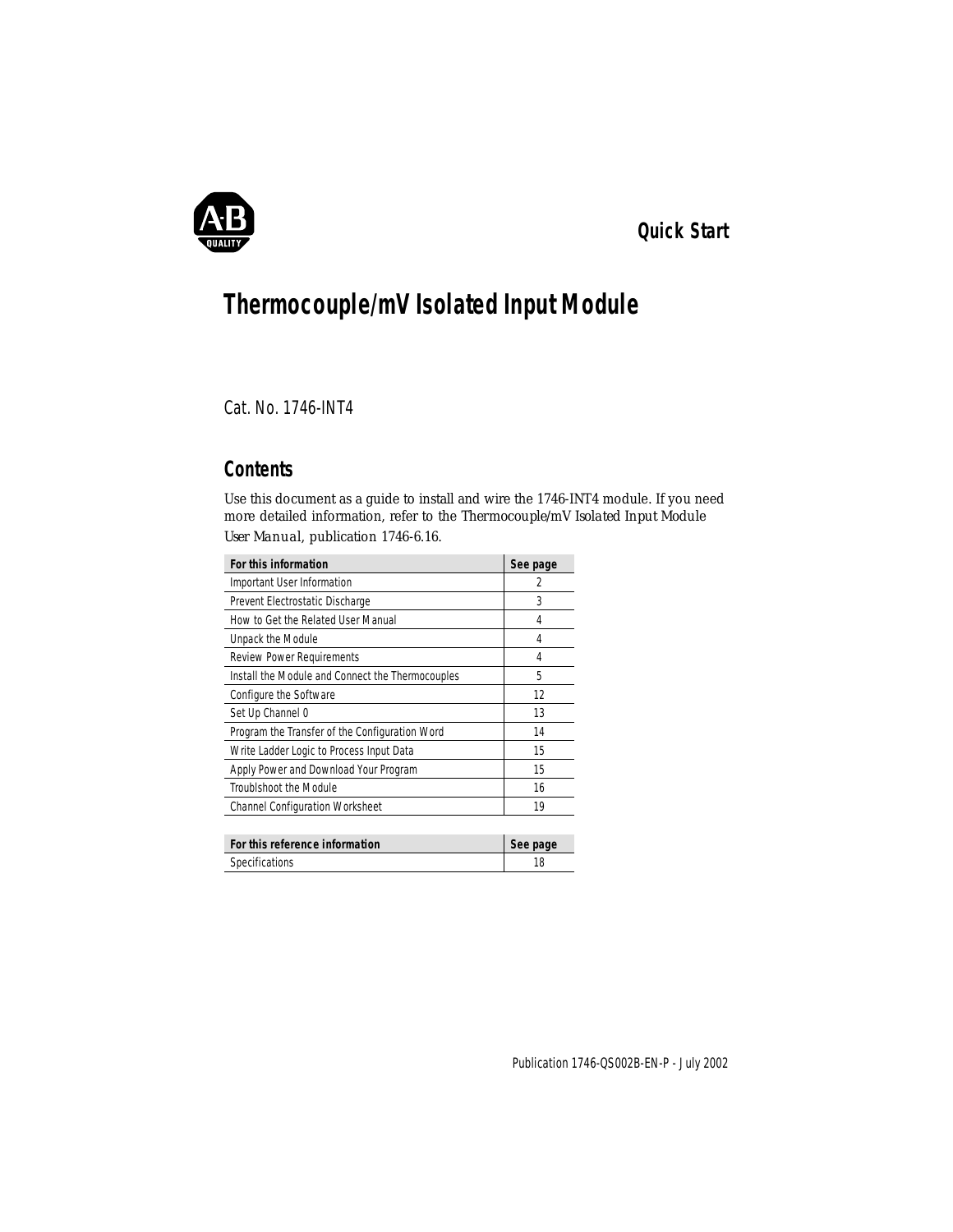## <span id="page-1-0"></span>**Important User Information**

Because of the variety of uses for the products described in this publication, those responsible for the application and use of these products must satisfy themselves that all necessary steps have been taken to assure that each application and use meets all performance and safety requirements, including any applicable laws, regulations, codes and standards.

 In no event will Rockwell Automation be responsible or liable for indirect or consequential damage resulting from the use or application of these products.

Any illustrations, charts, sample programs, and layout examples shown in this publication are intended solely for purposes of example. Since there are many variables and requirements associated with any particular installation, Rockwell Automation does not assume responsibility or liability (to include intellectual property liability) for actual use based upon the examples shown in this publication.

Allen-BradleyTM publication SGI-1.1, *Safety Guidelines for the Application, Installation and Maintenance of Solid-State Control* (available from your local Rockwell Automation office), describes some important differences between solid-state equipment and electromechanical devices that should be taken into consideration when applying products such as those described in this publication.

Reproduction of the contents of this copyrighted publication, in whole or part, without written permission of Rockwell Automation, is prohibited.

Throughout this publication, notes may be used to make you aware of safety considerations. The following annotations and their accompanying statements help you to identify a potential hazard, avoid a potential hazard, and recognize the consequences of a potential hazard:

#### **WARNING**



Identifies information about practices or circumstances that can cause an explosion in a hazardous environment, which may lead to personal injury or death, property damage, or economic loss.

**ATTENTION**



Identifies information about practices or circumstances that can lead to personal injury or death, property damage, or economic loss.

**IMPORTANT** Identifies information that is critical for successful application and understanding of the product.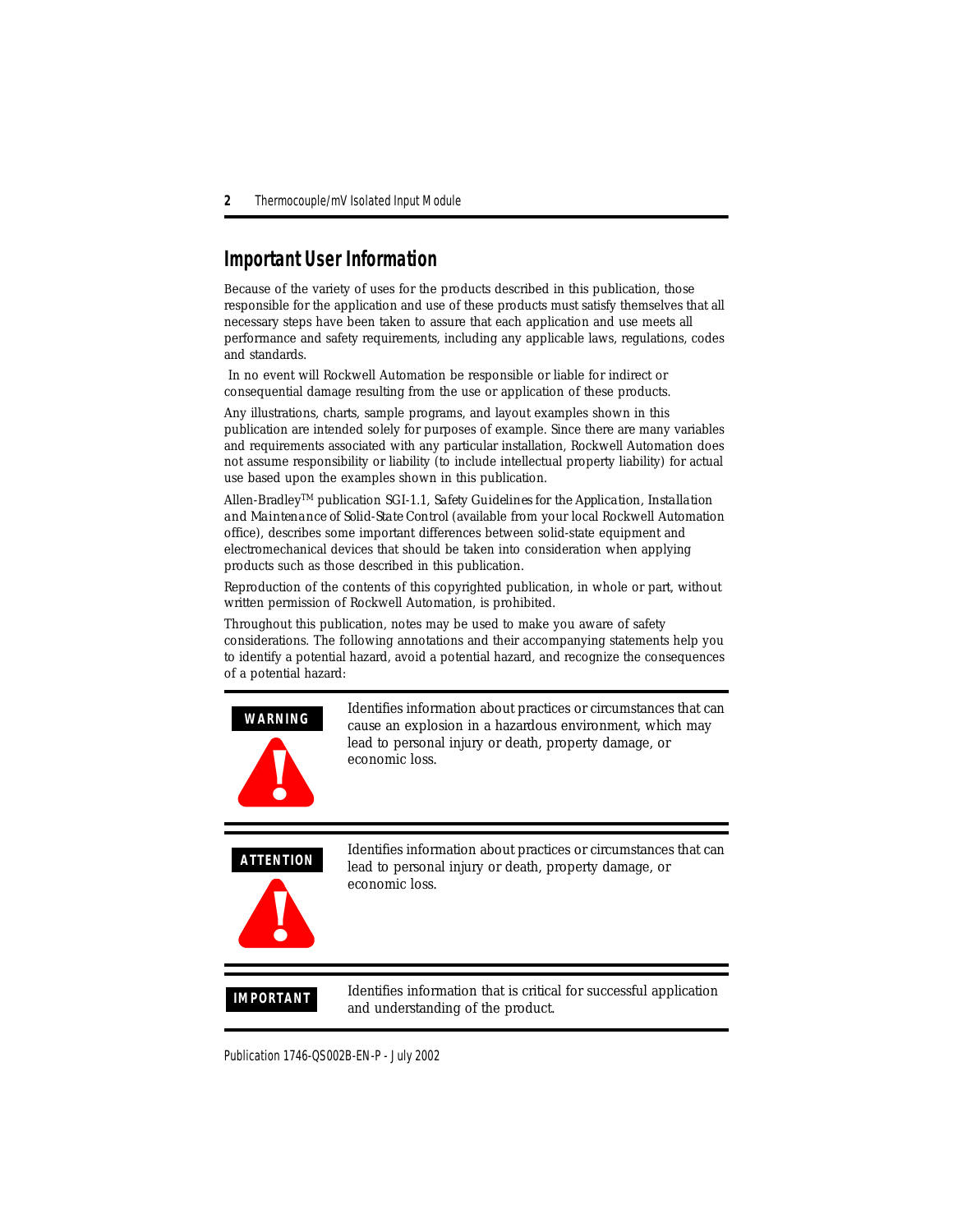#### <span id="page-2-0"></span>**ATTENTION**



#### **Environment and Enclosure**

This equipment is intended for use in a Pollution Degree 2 industrial environment, in overvoltage Category II applications (as defined in IEC publication 60664-1), at altitudes up to 2000 meters without derating.

This equipment is considered Group 1, Class A industrial equipment according to IEC/CISPR Publication 11. Without appropriate precautions, there may be potential difficulties ensuring electromagnetic compatibility in other environments due to conducted as well as radiated disturbance.

This equipment is supplied as "open type" equipment. It must be mounted within an enclosure that is suitably designed for those specific environmental conditions that will be present and appropriately designed to prevent personal injury resulting from accessibility to live parts. The interior of the enclosure must be accessible only by the use of a tool. Subsequent sections of this publication may contain additional information regarding specific enclosure type ratings that are required to comply with certain product safety certifications.

See NEMA Standards publication 250 and IEC publication 60529, as applicable, for explanations of the degrees of protection provided by different types of enclosure. Also, see the appropriate sections in this publication, as well as the Allen-Bradley publication 1770-4.1 ("Industrial Automation Wiring and Grounding Guidelines"), for additional installation requirements pertaining to this equipment.

### **Prevent Electrostatic Discharge**

# **ATTENTION**



This equipment is sensitive to electrostatic discharge which can cause internal damage and affect normal operation. Follow these guidelines when you handle this equipment:

- touch a grounded object to discharge potential static
- wear an approved grounding wrist strap
- do not touch connectors or pins on component boards
- do not touch circuit components inside the equipment
- if available, use a static-safe workstation
- when not in use, store the equipment in appropriate static-safe packaging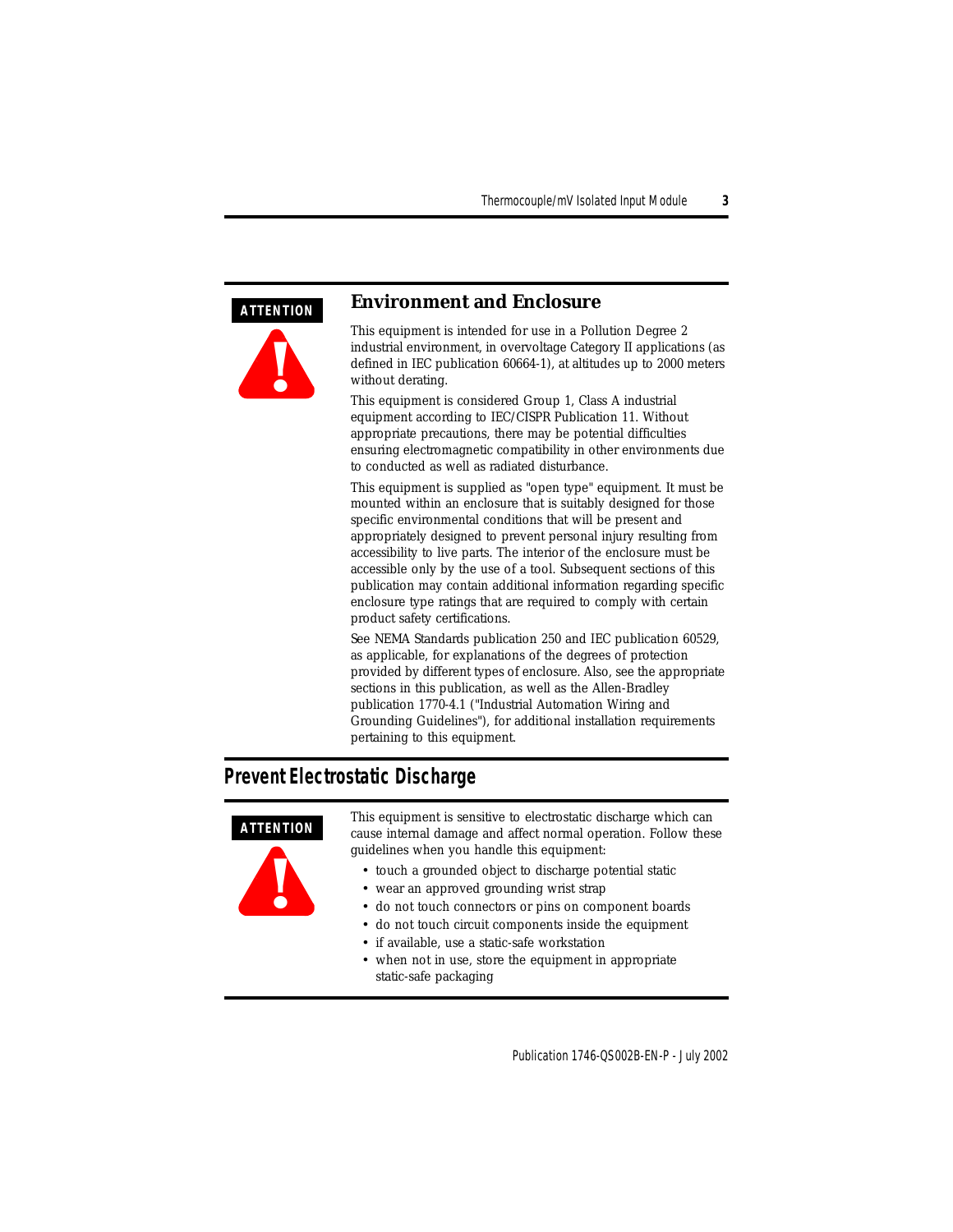## <span id="page-3-0"></span>**How to Get the Related User Manual**

The following table describes the related user manual that is available for this module. To order a copy or to view or download an online version, visit The Automation Bookstore at: **www.theautomationbookstore.com**

| For more detailed information about: See this document:                      |                                                      | <b>Publication number:</b> |
|------------------------------------------------------------------------------|------------------------------------------------------|----------------------------|
| Installation, configuration, programming,<br>diagnostics and troubleshooting | Thermocouple.mV Isolated Input<br>Module User Manual | 1746-6.16                  |

## <span id="page-3-1"></span>**Unpack the Module**

Unpack the module making sure that the contents include:

- module (catalog number 1746-INT4)
- factory-installed removable terminal block with CJC sensors attached (catalog number 1746-RT32)
- this *Quick Start* document (publication number 1746-QS002B-EN-P)

If the contents are incomplete, contact your local Rockwell Automation representative for assistance.

## <span id="page-3-2"></span>**Review Power Requirements**

Review the power requirements of the modules drawing power from the chassis power supply.

- **1.** The fixed 2-slot chassis supports 2 1746-INT4 modules. If combining an INT4 module with a different type of module, refer to *Considerations for a Fixed Controller* in Chapter 3 of the user manual.
- **2.** For a modular system, compute the total load on the system power supply using the procedure described in the *SLC Installation and Operation Manual for Modular Controllers* (publication number 1747-UM011) or the *SLC 500 Family System Overview* (publication 1747-SO001).

**TIP** For more detailed information on these procedures, refer to **Chapter 3** (*Installation and Wiring*) and **Appendix A** (*Module Specifications*) of the user manual, publication 1746-6.16.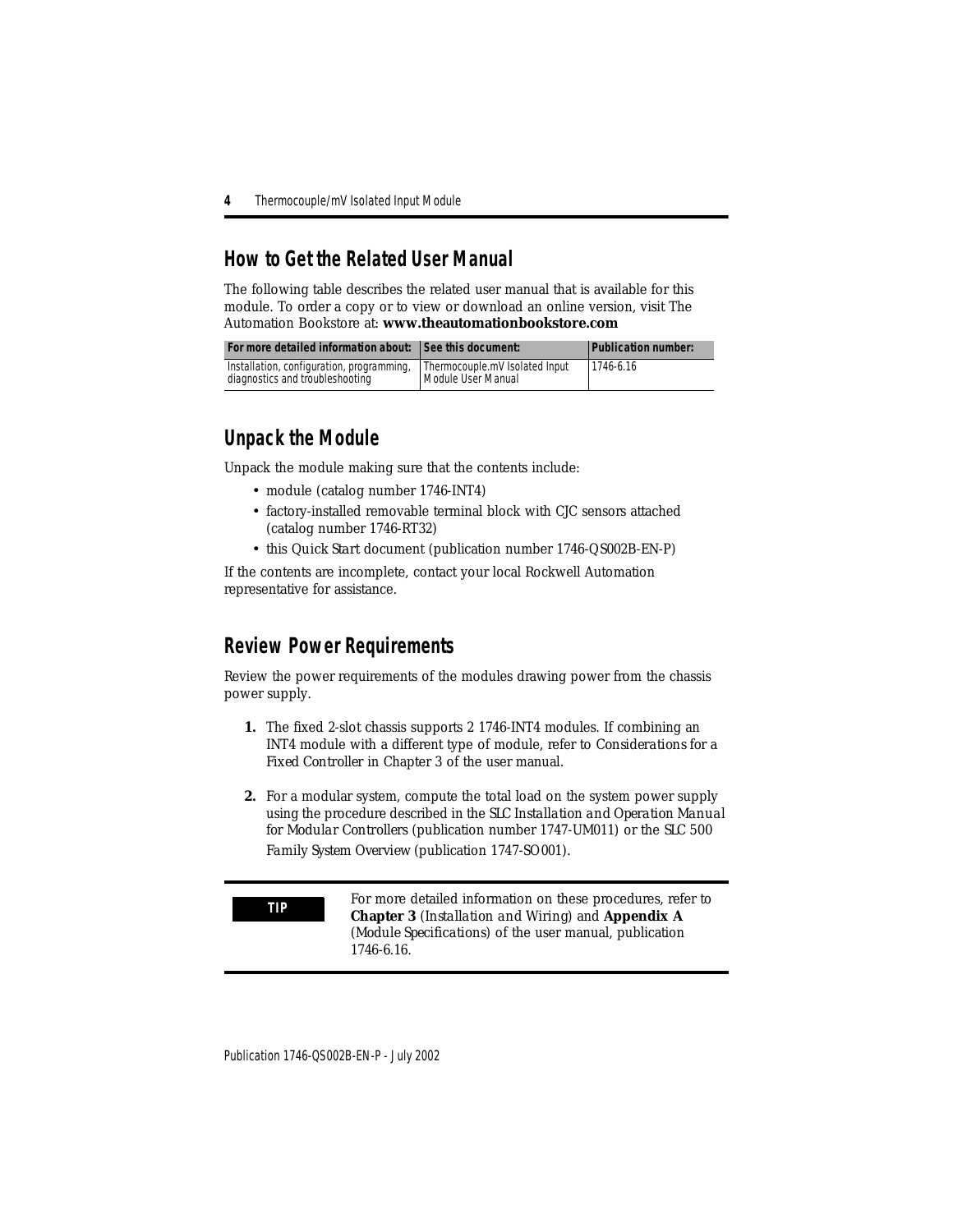### <span id="page-4-0"></span>**Install the Module and Connect the Thermocouples**



If you insert or remove the module while backplane power is on, an electrical arc can occur. This could cause an explosion in hazardous location installations. Be sure that power is removed or the area is nonhazardous before proceeding.



To install your module into the chassis:

**1.** Turn off the chassis power supply.



If you insert or remove the module while backplane power is on, an electrical arc can occur. This could cause an explosion in hazardous location installations. Be sure that power is removed or the area is nonhazardous before proceeding.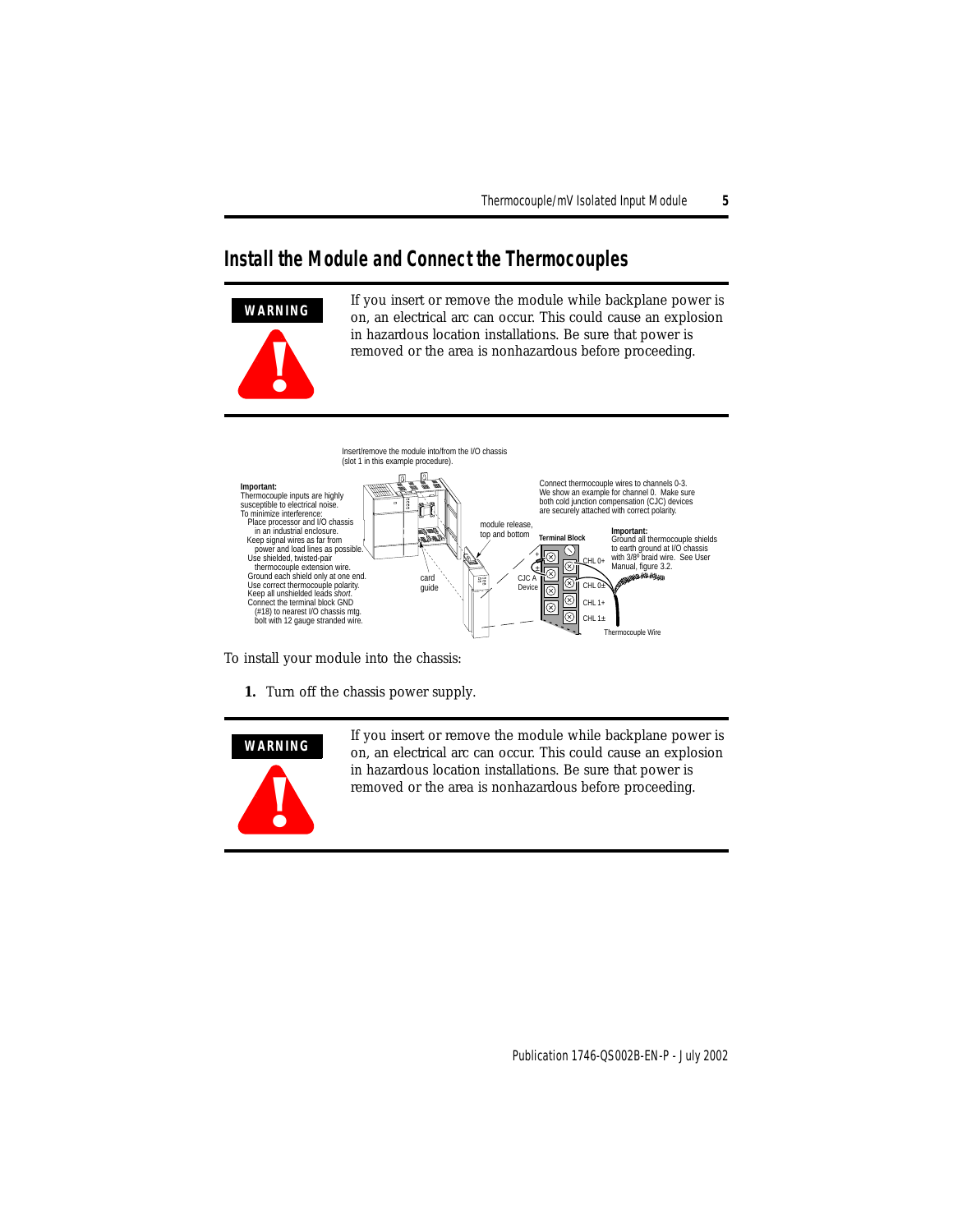- **2.** Align the circuit board of the thermocouple module with the card guides located at the top and bottom of the chassis.
- **3.** Slide the module into the chassis until both top and bottom retaining clips are secured. Apply firm even pressure on the module to attach it to its backplane connector. Never force the module into the slot.
- **4.** Cover unused slots with the card slot filler, catalog number 1746–N2.
- **5.** To remove, press the releases at the top and bottom of the module, and slide the module out of the chassis slot.

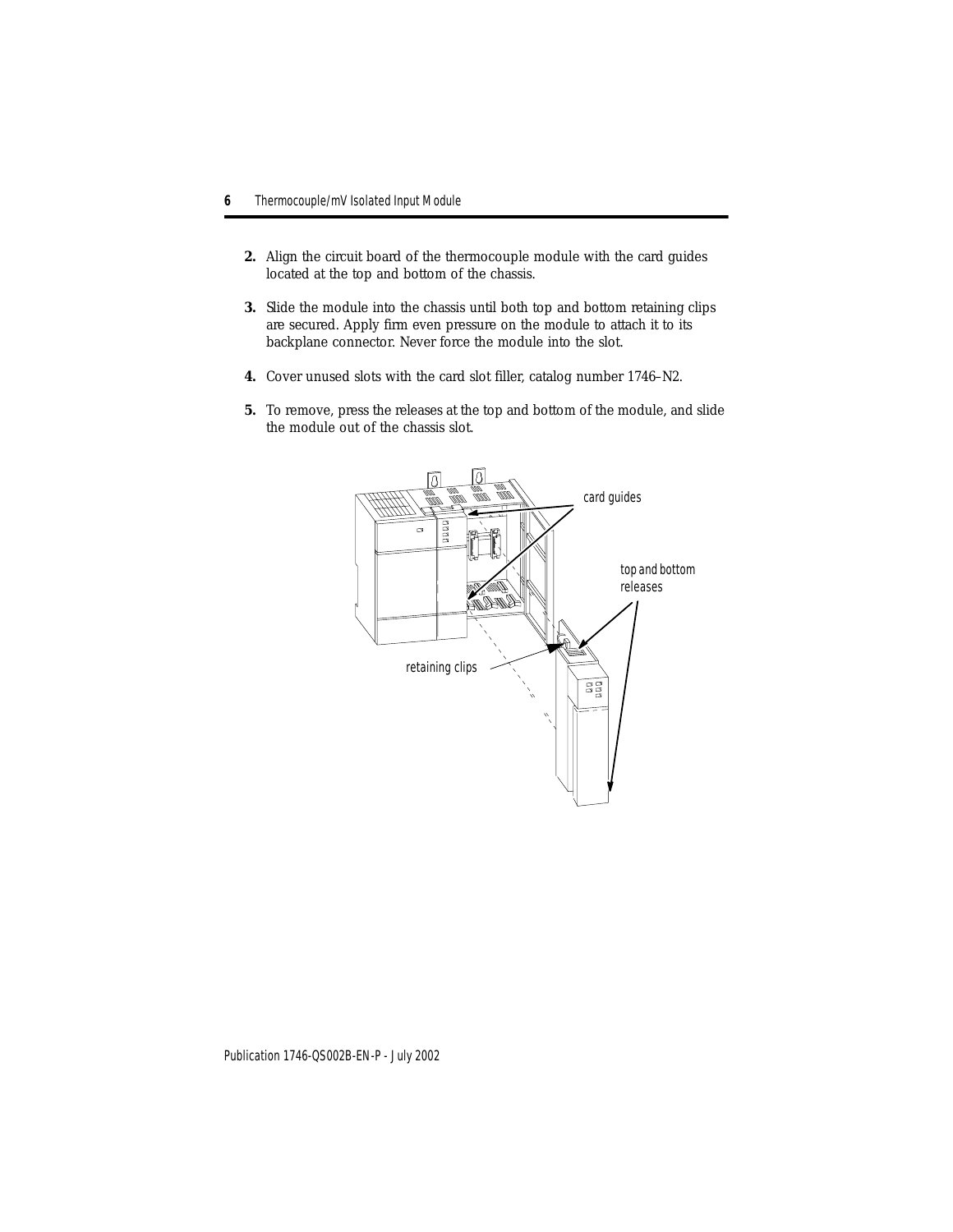#### **Remove/Install the Removable Terminal Block**

The module ships with an attached an 18-position removable terminal block (RTB). When you install the module, it is not necessary to remove the RTB. If you ever need to remove it, follow this procedure:

**1.** Alternately loosen the two retaining screws to avoid cracking the RTB.



- **2.** Grasp the RTB at the top and bottom and pull outward and down. When removing the RTB, be careful not to damage the CJC sensors.
- **3.** Use the write–on label to identify the slot, chassis and module type.

| <b>SLOT</b>   |  |
|---------------|--|
| <b>MODULE</b> |  |

To install the RTB:

**1.** Remove power from the SLC 500 chassis.

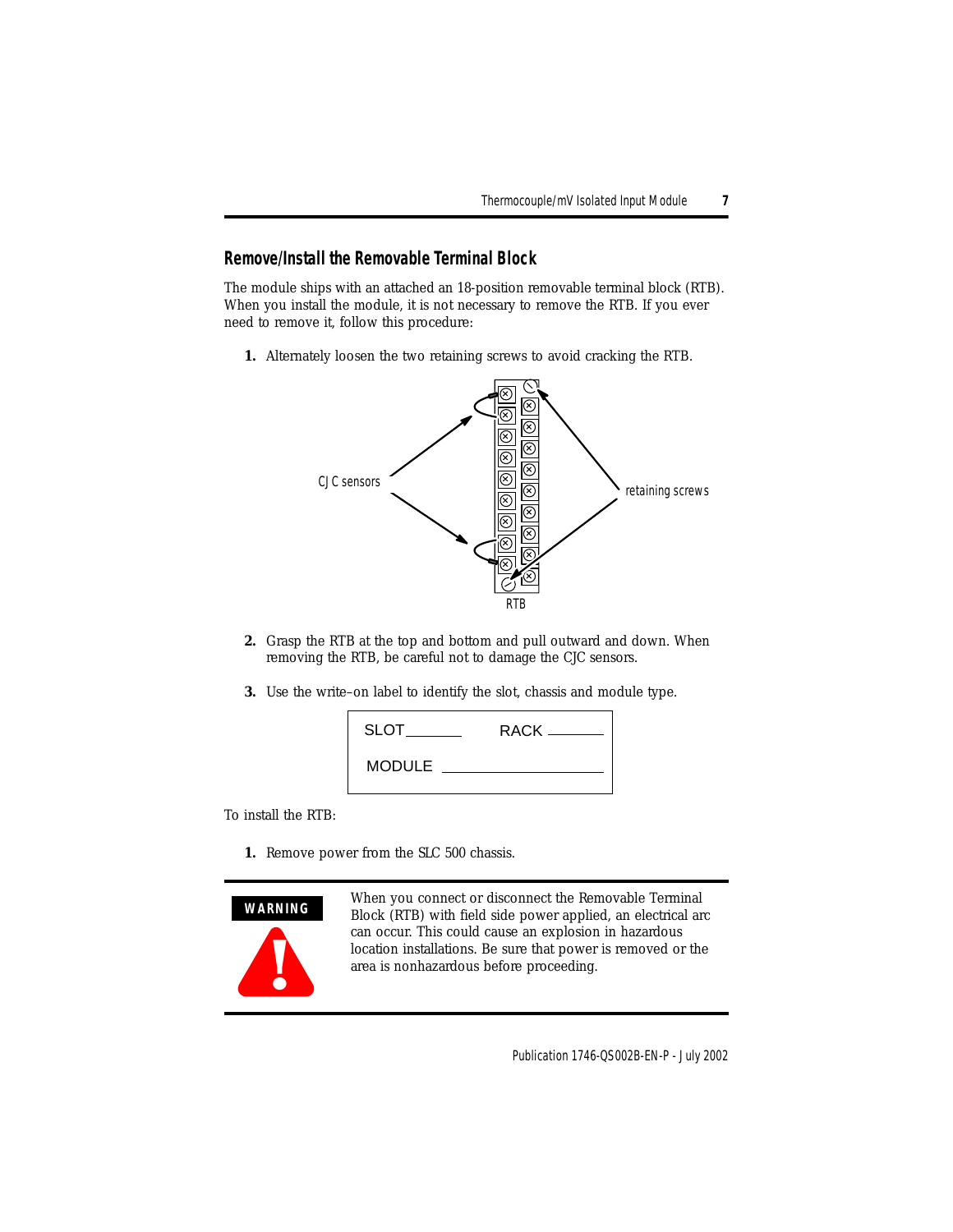**2.** Make certain the color of the RTB mathces the color band on the module.



Inserting a wired RTB on an incorrect module can damage the module's circuitry when power is restored.

**3.** View the write–on label to identify the slot, chassis and module type.



**4.** Align the RTB retaining screws with the mating connector on the module. Be careful not to damage the CJC sensors.



- **5.** Press the RTB firmly onto the connector contacts.
- **6.** Alternately tighten the two retaining screws to avoid cracking the RTB. Tighten to a maximum 6-8 inch-pounds.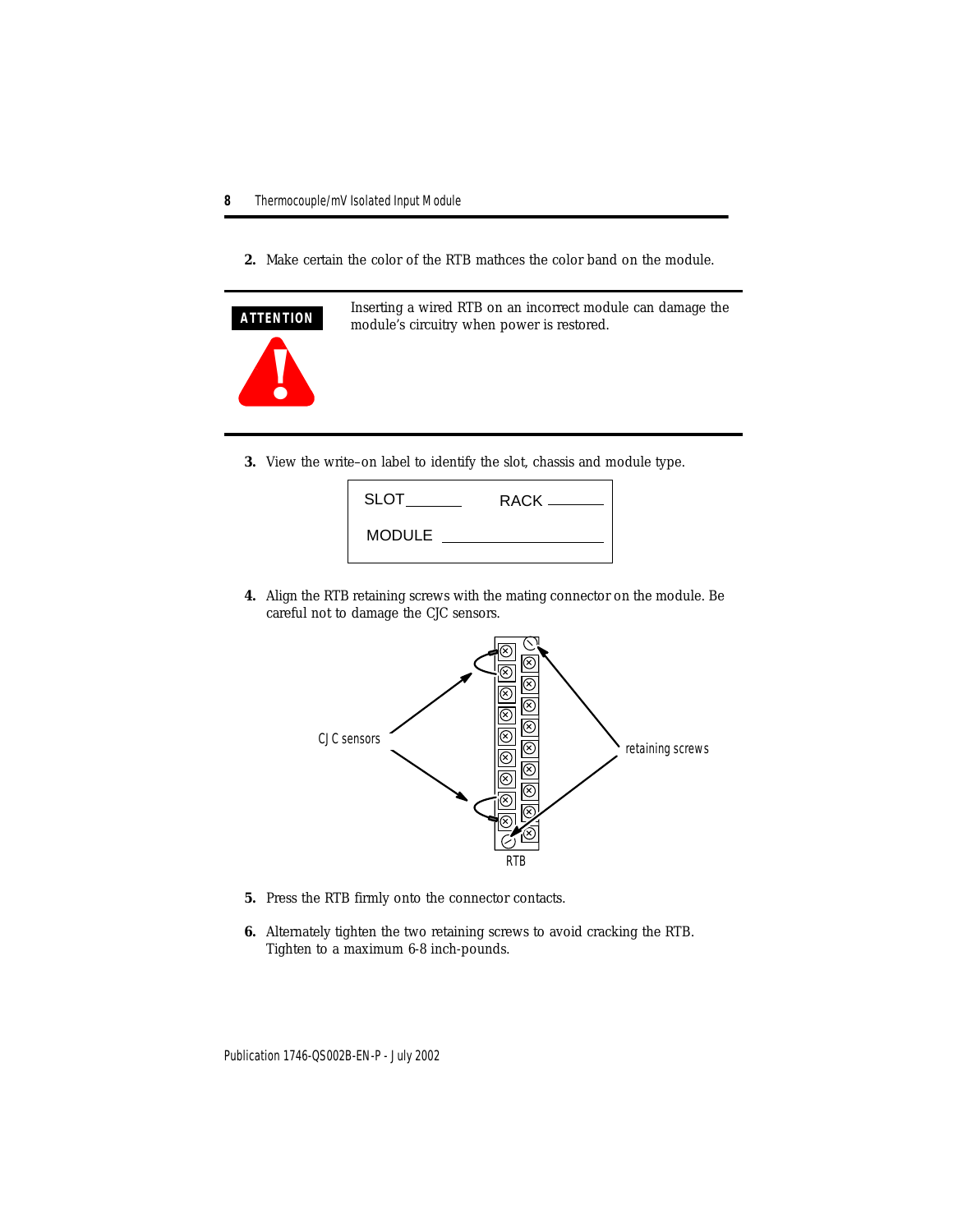## **Wire the RTB**

Use the following illustration to wire the RTB:



#### **Cold Junction Compensation (CJC)**



Do not remove or loosen the cold junction compensating thermistors located on the terminal block. **Both thermistors are critical to ensure accurate thermocouple input readings at each channel**. The module will not operate in the thermocouple mode if a thermistor is removed

In case of accidental removal of one or both thermistors (part number A40845-221-01), replace them by connecting them across the CJC terminals located at the top and/or bottom left side of the terminal block. Always connect the red lug to the  $(+)$  terminal (to CJC A+ or CJC B+) as shown below.

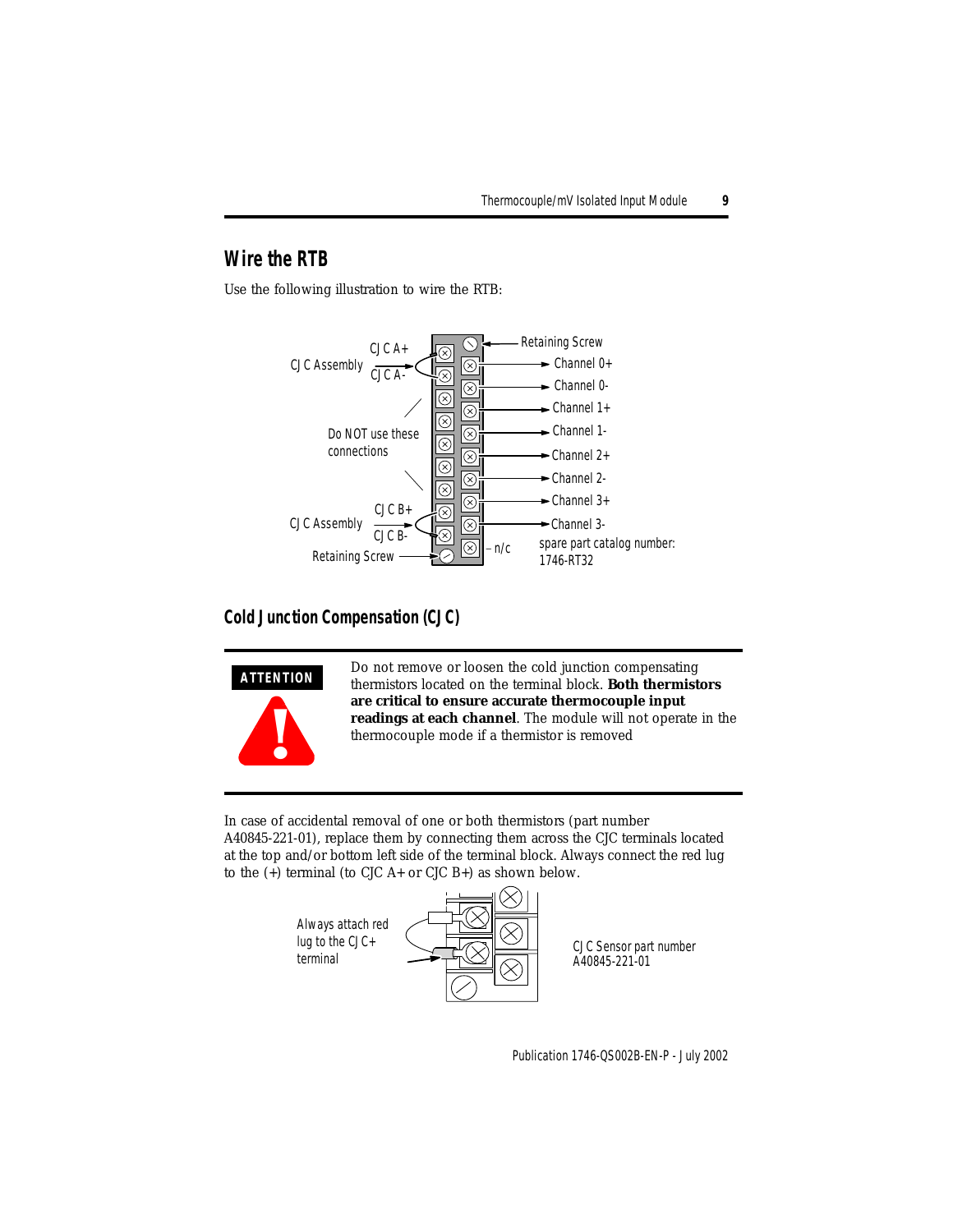#### **Wiring Guidelines**

Follow these guidelines when planning your system wiring.

- To limit the pickup of electrical noise, keep thermocouple and millivolt signal wires away from power and load lines.
- For high immunity to electrical noise, use Alpha 5121 (shielded, twisted pair) or equivalent wire for millivolt sensors; or use shielded, twisted pair thermocouple extension lead wire specified by the thermocouple manufacturer. Using the incorrect type of thermocouple extension wire or not following the correct polarity may cause invalid readings. See IEEE Std. 518, Section 6.4.2.7 or contact your sensor manufacturer for additional details.
- When trimming cable leads, minimize the length of unshielded wires.
- Ground the shield drain wire at only one end of the cable. The preferred location is at the I/O chassis ground.
- For maximum noise reduction, use 3/8 inch braid wire to connect cable shields to the nearest I/O chassis mounting bolt. Then connect the I/O chassis to earth ground. These connections are a requirement regardless of cable type.
- Tighten terminal screws to 6-8 inch-pounds. Excessive tightening can strip the screw.
- The open–circuit detector generates approximately 20 nano–amperes into the thermocouple cable. A total lead resistance of 25 ohms (12.5 one–way) will produce 0.5 mV of error.
- Follow system grounding and wiring guidelines found in your SLC 500 Modular Hardware Style User Manual, publication 1747–UM011.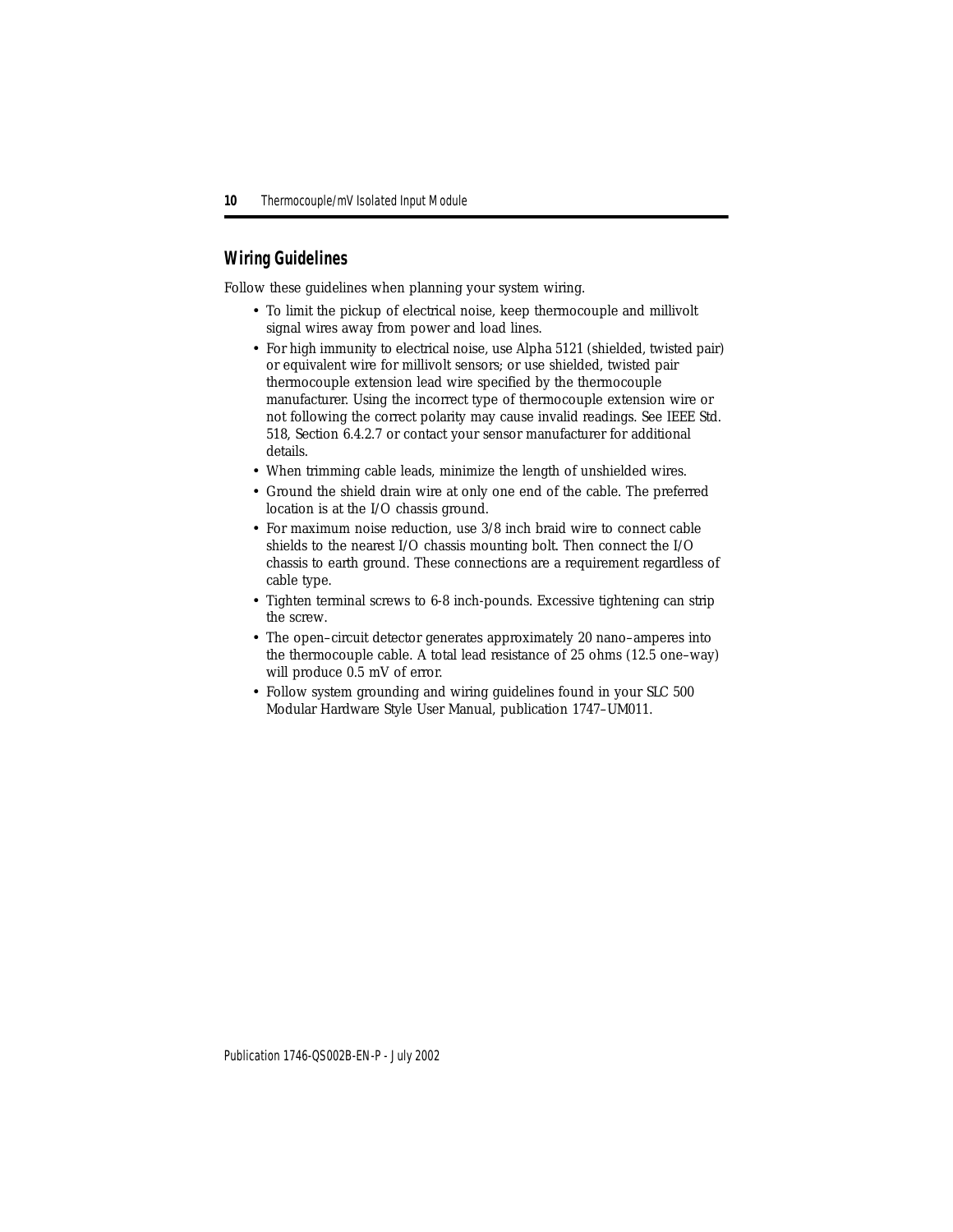#### **Preparing and Wiring the Cables**

To prepare and connect cable leads and drain wires, follow these steps:



- **1.** At each end of the cable, strip some casing to expose individual wires.
- **2.** Trim signal wires to 5–inch lengths beyond the cable casing. Strip about 3/16 inch (4.76 mm) of insulation to expose the ends of the wires.
- **3.** At the module–end of the cables:
	- extract the drain wire and signal wires
	- remove the foil shield
	- bundle the input cables with a cable strap
- **4.** Connect drain wires together and solder them to a 3/8" wire braid, 12" long. Keep drain wires as short as possible.
- **5.** Connect the 3/8" wire braid to the nearest chassis mounting bolt.
- **6.** Connect the signal wires of each channel to the terminal block.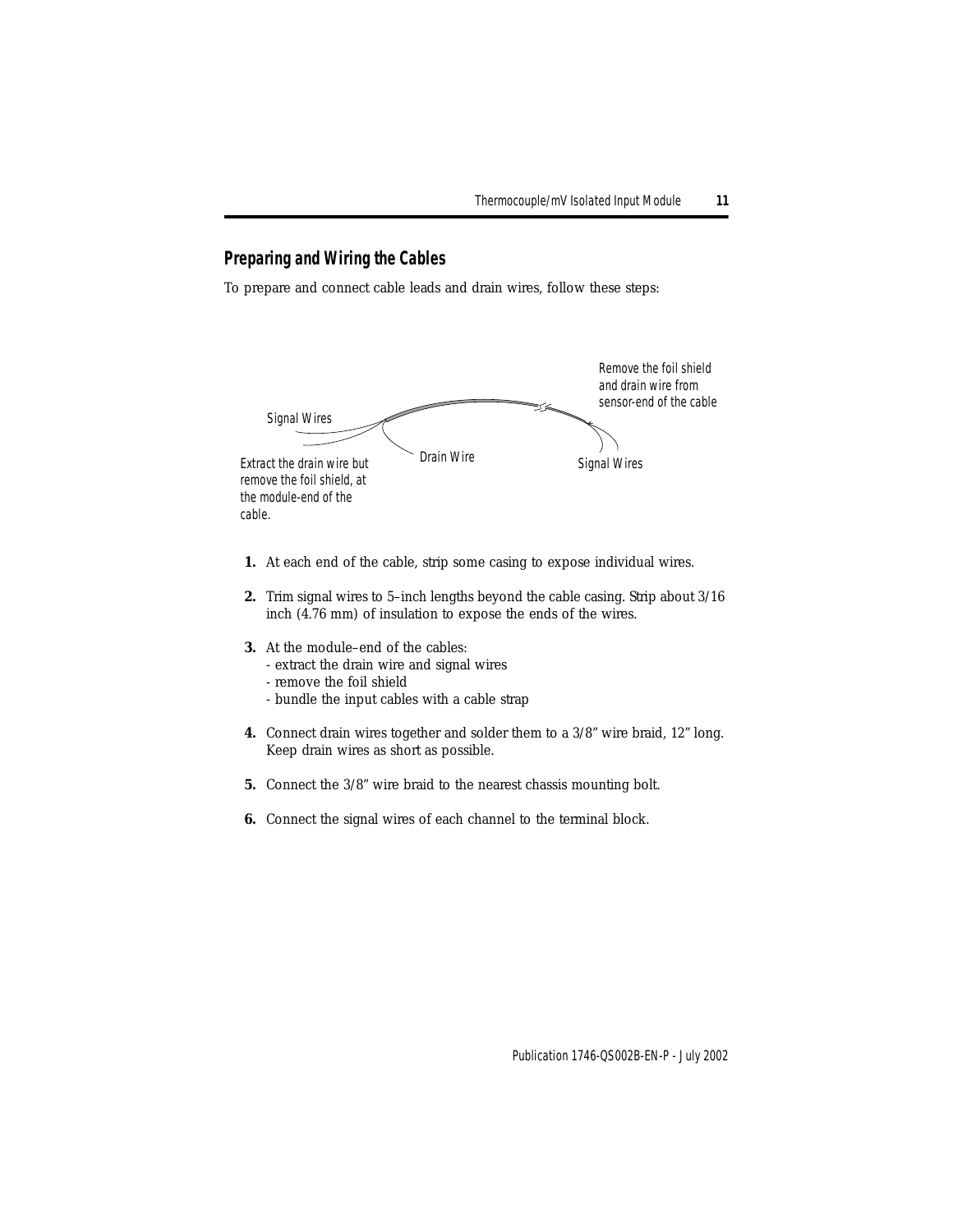- **7.** At the source-end of cables from mV devices (see following figure):
	- remove the drain wire and foil shield
	- apply shrink wrap as an option
	- connect to mV devices keeping the leads short



Make unshielded wires as short as possible.

**IMPORTANT** If noise persists, try grounding the opposite end of the cable. Ground one end only.

### <span id="page-11-0"></span>**Configure the Software**

With your programming software already loaded and your computer set for off-line programming:

- **1.** Identify the type of SLC processor and operating sytstem on the PROG DIRECTORY FOR PROCESSORS screen.
- **2.** With the SLC system installed and wired, us the READ CONFIG feature and follow the prompts to configure the I/O.
- **3.** Enter the rack configuration.
- **4.** Select the type of module in each slot. If 1746-INT4 is not listed, enter ID code 3515 for OTHER at the bottom of the list.
- **5.** Exit and save to file.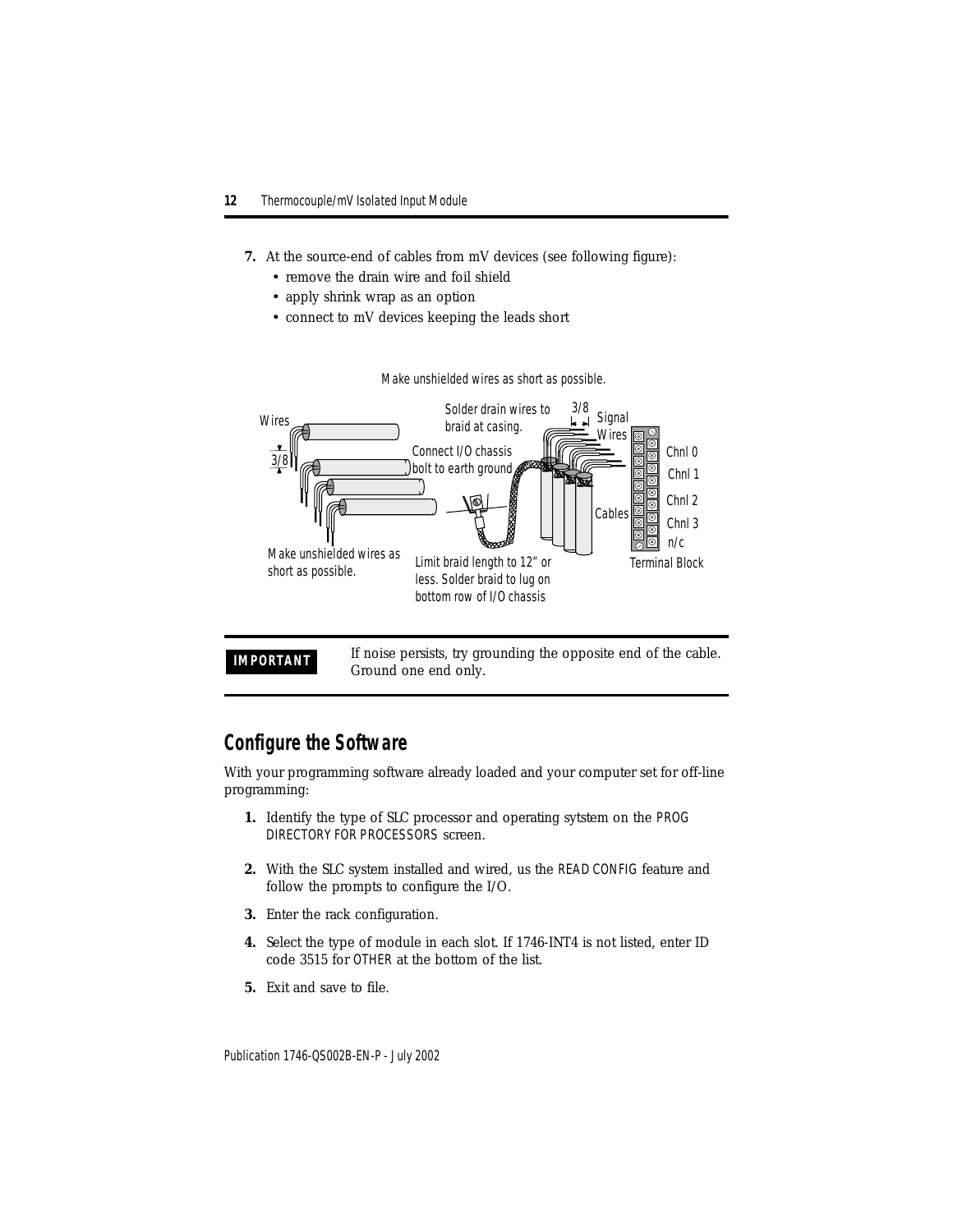No manual entry of special I/O configuration (SPIO CONFIG) information is required. Module ID code automatically assigns the number of input and output words required by the module. Refer to your configuration software documentation for more information..

**TIP** For more detailed information on these procedures, refer to **Chapter 5** (*Accessing Files to Configure I/O*)of the user manual.

## <span id="page-12-0"></span>**Set Up Channel 0**

Determine the operating parameters for channel 0. The following example shows the channel 0 configuration word defined with all defaults (0) except for the channel enable (bit 11-1). The module is installed in slot 1. For details on channel configuration, refer to the channel configuration worksheet on page [19](#page-18-0).



**TIP** For more detailed information on these procedures, refer to **Chapter 6** (*Channel Configuration, Data and Status*) of the user manual.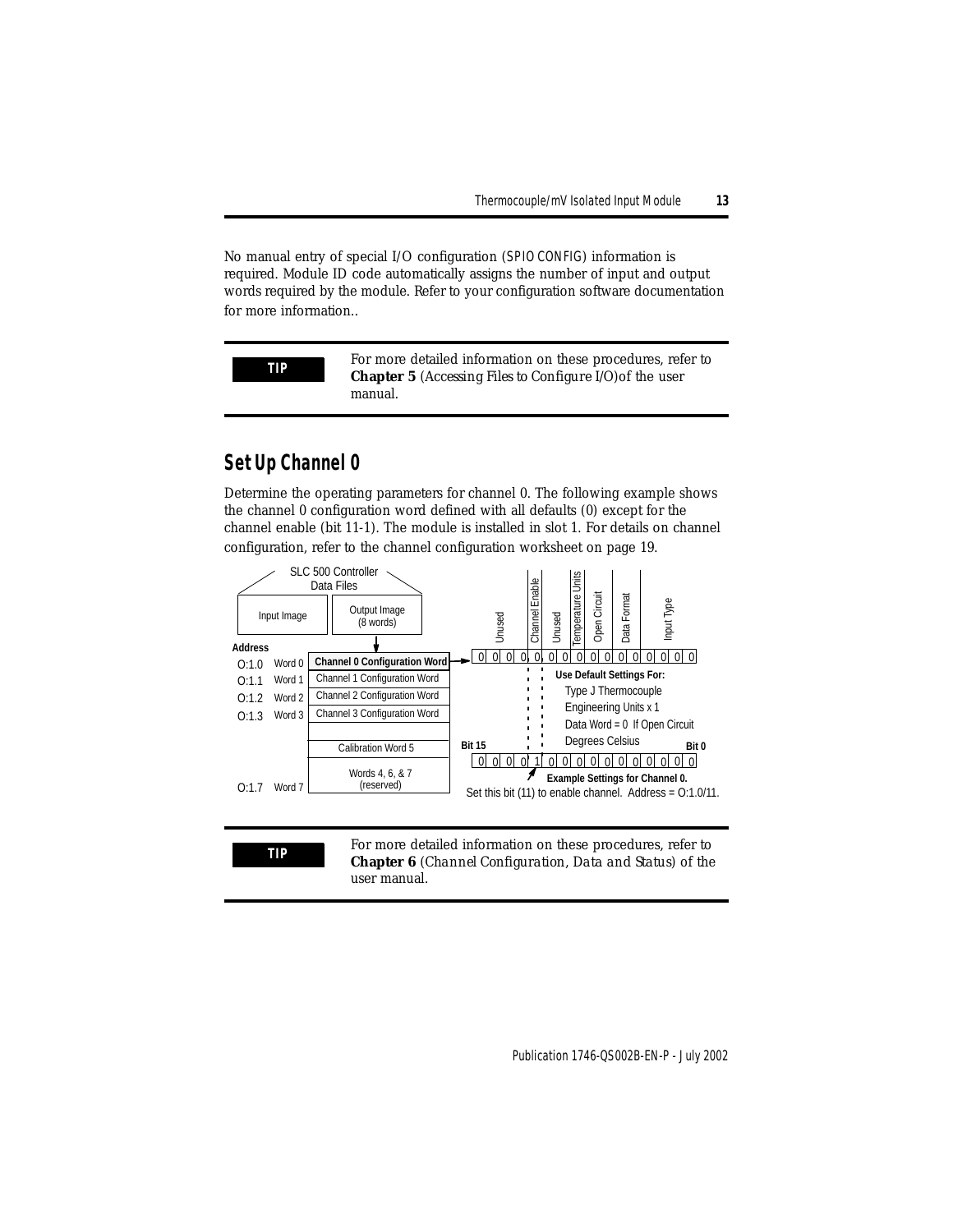## <span id="page-13-0"></span>**Program the Transfer of the Configuration Word**

Program the transfer of the configuration word (from previous section) to the module:

- **1.** Using the memory map function, create integer file N10. Integer file N10 should contain one element for each channel used. For this example, we used N10:0.
- **2.** Enter configuration parameters for channel 0 (from previous section) into N10:0. In this example, all the bits of N10:0 are zero except for the channel enable bit (N10:0/11).
- **3.** Program a ladder logic instruction to copy the contents of N10:0 to output word O:1.0.

**Data Table Display of Integer File N10:0**



**Ladder Logic to Transfer N10:0 to the Module:**



On power up, the first pass bit (S:1/15) is set for one scan, enabling the COPY instruction to transfer the configuration word to the processor's output image table. From there it is transferred to the module in the processor's I/O scan.

**TIP** For more detailed information on these procedures, refer to **Chapter 7** (*Ladder Programming Examples*) **and Chapter 9** (*Application Programming Examples*) of the user manual.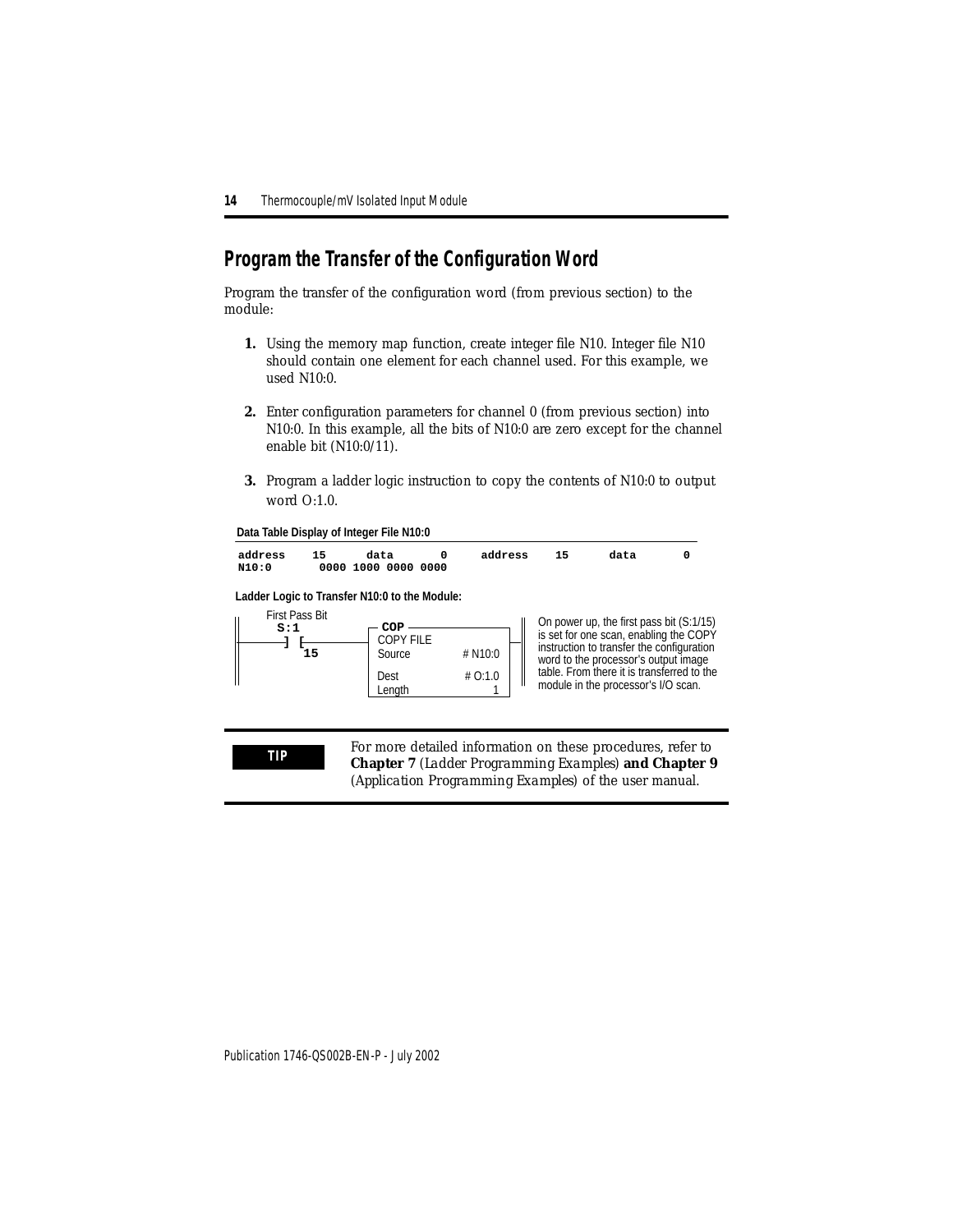## <span id="page-14-0"></span>**Write Ladder Logic to Process Input Data**

Write ladder logic to process the thermocouple input data for your application:



**TIP** For more detailed information on these procedures, refer to **Chapter 7** (*Ladder Programming Examples*) **and Chapter 9** (*Application Programming Examples*) of the user manual.

## <span id="page-14-1"></span>**Apply Power and Download Your Program**

Apply power. Download your program to the SLC and put the controller into RUN mode. In this example, during a normal startup, the module status LED and channel status 0 LED illuminate.



**TIP** For more detailed information on these procedures, refer to **Chapter 8** (*Module Diagnostics and Troubleshooting*) of the user manual.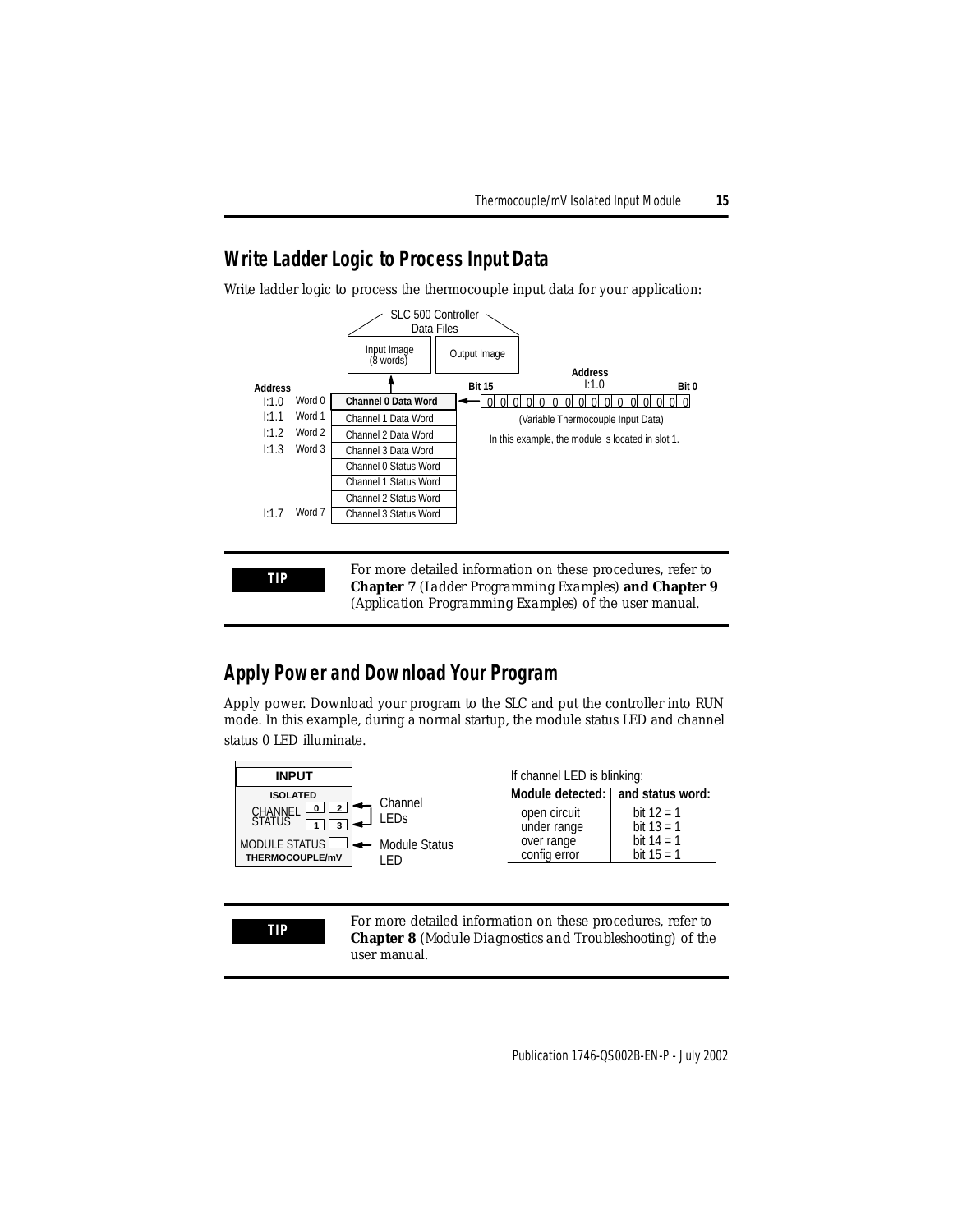## <span id="page-15-0"></span> **Troubleshoot the Module**

Monitor the status of input channel 0 to determine its configuration setting and operational status. This is useful for troubleshooting when the flashing channel LED indicates that an error has been flagged. If the module status LED is off, or if the channel 0 LED is off or flashing, refer to step 8.



**TIP** For more detailed information on these procedures, refer to **Chapter 8** (*Module Diagnostics and Troubleshooting*) of the user manual.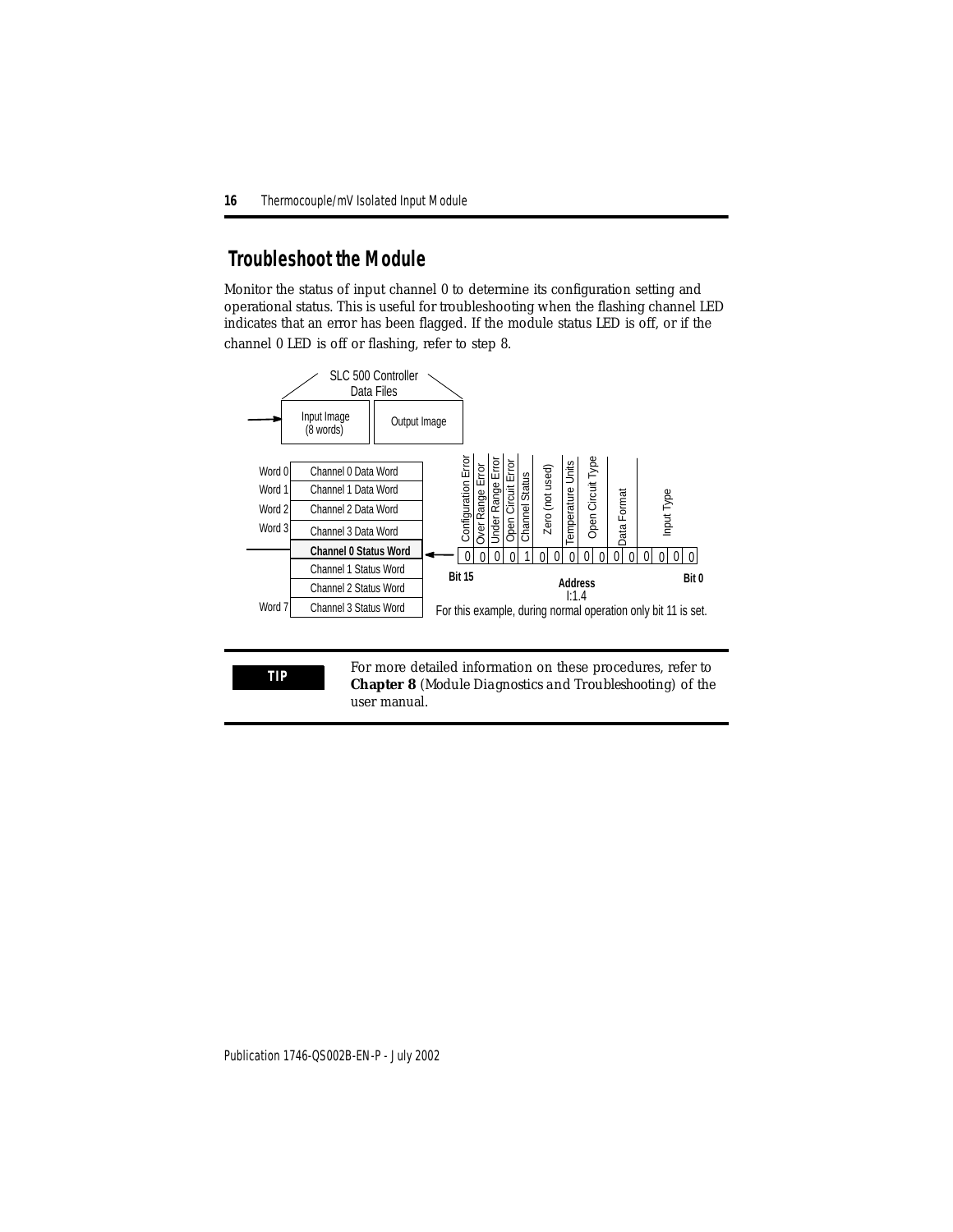| The following information applies when<br>operating this equipment in hazardous<br>locations:                                        |                                                                                                                                                                                                                                                                                                                                                                                                                                                                                                                                                                                                                                                                                              | Informations sur l'utilisation de cet équipement<br>en environnements dangereux :                                                                                                                                                                                                                                                                                                                                                                                                                                                                                                                                                                                                                                                        |                                                                                                                                                                                                                                                                                                                                                                                                                                                                                                                                                                                                                                                                                                                                                  |  |  |  |
|--------------------------------------------------------------------------------------------------------------------------------------|----------------------------------------------------------------------------------------------------------------------------------------------------------------------------------------------------------------------------------------------------------------------------------------------------------------------------------------------------------------------------------------------------------------------------------------------------------------------------------------------------------------------------------------------------------------------------------------------------------------------------------------------------------------------------------------------|------------------------------------------------------------------------------------------------------------------------------------------------------------------------------------------------------------------------------------------------------------------------------------------------------------------------------------------------------------------------------------------------------------------------------------------------------------------------------------------------------------------------------------------------------------------------------------------------------------------------------------------------------------------------------------------------------------------------------------------|--------------------------------------------------------------------------------------------------------------------------------------------------------------------------------------------------------------------------------------------------------------------------------------------------------------------------------------------------------------------------------------------------------------------------------------------------------------------------------------------------------------------------------------------------------------------------------------------------------------------------------------------------------------------------------------------------------------------------------------------------|--|--|--|
| overall temperature code of the system.<br>Combinations of equipment in your system are<br>Jurisdiction at the time of installation. | Products marked "CLI, DIV 2, GP A, B, C, D" are<br>suitable for use in Class I Division 2 Groups A, B, C,<br>D, Hazardous Locations and nonhazardous locations<br>only. Each product is supplied with markings on the<br>rating nameplate indicating the hazardous location<br>temperature code. When combining products within<br>a system, the most adverse temperature code (lowest<br>"T" number) may be used to help determine the<br>subject to investigation by the local Authority Having                                                                                                                                                                                            | Les produits marqués "CLI, DIV 2, GP A, B, C, D" ne<br>conviennent qu'à une utilisation en environnements<br>de Classe I Division 2 Groupes A, B, C, D dangereux<br>et non dangereux. Chaque produit est livré avec des<br>marquages sur sa plaque d'identification qui<br>indiquent le code de température pour les<br>environnements dangereux. Lorsque plusieurs<br>produits sont combinés dans un système, le code de<br>température le plus défavorable (code de<br>température le plus faible) peut être utilisé pour<br>déterminer le code de température global du<br>système. Les combinaisons d'équipements dans le<br>système sont sujettes à inspection par les autorités<br>locales qualifiées au moment de l'installation. |                                                                                                                                                                                                                                                                                                                                                                                                                                                                                                                                                                                                                                                                                                                                                  |  |  |  |
| <b>WARNING</b>                                                                                                                       | <b>EXPLOSION HAZARD</b><br>Do not disconnect<br>٠<br>equipment unless<br>power has been<br>removed or the area is<br>known to be<br>nonhazardous.<br>Do not disconnect<br>connections to this<br>equipment unless<br>power has been<br>removed or the area is<br>known to be<br>nonhazardous. Secure<br>any external<br>connections that mate<br>to this equipment by<br>using screws, sliding<br>latches, threaded<br>connectors, or other<br>means provided with<br>this product.<br>Substitution of<br>components may impair<br>suitability for Class I,<br>Division 2.<br>If this product contains<br>batteries, they must<br>only be changed in an<br>area known to be<br>nonhazardous. | AVERTISSEMENT                                                                                                                                                                                                                                                                                                                                                                                                                                                                                                                                                                                                                                                                                                                            | <b>RISQUE D'EXPLOSION</b><br>Couper le courant ou<br>٠<br>s'assurer que<br>l'environnement est<br>classé non dangereux<br>avant de débrancher<br>l'équipement.<br>• Couper le courant ou<br>s'assurer que<br>l'environnement est<br>classé non dangereux<br>avant de débrancher les<br>connecteurs. Fixer tous<br>les connecteurs<br>externes reliés à cet<br>équipement à l'aide de<br>vis, loquets coulissants,<br>connecteurs filetés ou<br>autres moyens fournis<br>avec ce produit.<br>La substitution de<br>composants peut rendre<br>cet équipement<br>inadapté à une<br>utilisation en<br>environnement de<br>Classe I, Division 2.<br>S'assurer que<br>$\bullet$<br>l'environnement est<br>classé non dangereux<br>avant de changer les |  |  |  |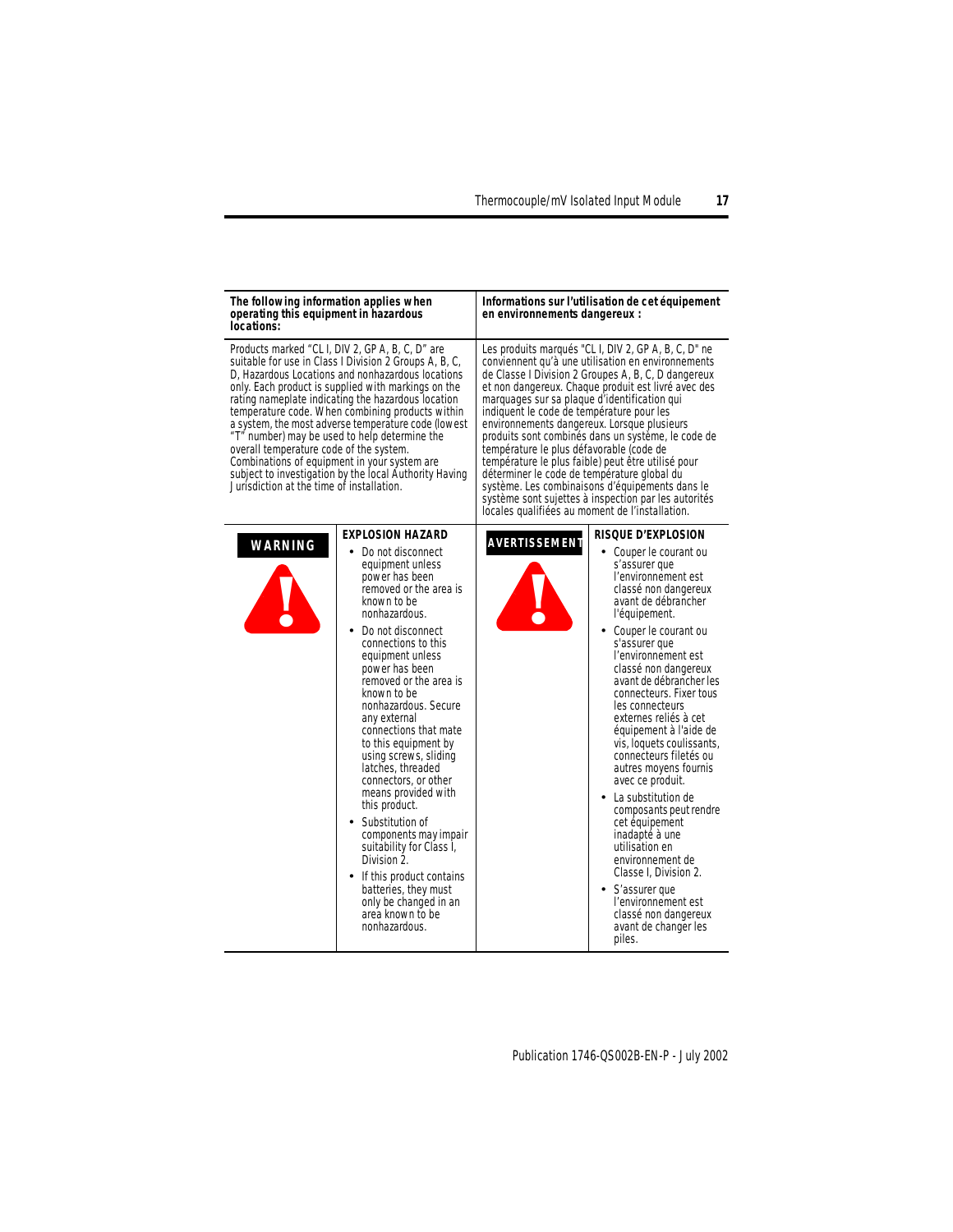## <span id="page-17-0"></span>**Specifications**

| Module Location                                               | SLC chassis - any I/O module slot except 0                                                                                                                                                                                               |  |  |  |  |  |  |  |
|---------------------------------------------------------------|------------------------------------------------------------------------------------------------------------------------------------------------------------------------------------------------------------------------------------------|--|--|--|--|--|--|--|
| Input from System Backplane                                   | 5Vdc @ 0.110 A. 24Vdc @ 0.085A                                                                                                                                                                                                           |  |  |  |  |  |  |  |
| Thermocouple Types                                            | b, c, d, e, j, k, n, r, s, t                                                                                                                                                                                                             |  |  |  |  |  |  |  |
| Input Voltage                                                 | -50 to +50mV and -100 to +100mV                                                                                                                                                                                                          |  |  |  |  |  |  |  |
| Number of Channels                                            | 4 (backplane and channel-to-channel isolated)                                                                                                                                                                                            |  |  |  |  |  |  |  |
| A/D Conversion Method                                         | Sigma-Delta modulation                                                                                                                                                                                                                   |  |  |  |  |  |  |  |
| Input Filtering                                               | Analog filter with low-pass digital filter                                                                                                                                                                                               |  |  |  |  |  |  |  |
| Normal mode rejection between<br>$[+]$ input and $[.]$ input  | Greater than 50dB @ 50Hz<br>Greater than 60dB @ 60Hz                                                                                                                                                                                     |  |  |  |  |  |  |  |
| Common mode rejection<br>between inputs and chassis<br>ground | Greater than 120dB $\otimes$ 50/60 Hz with 1K ohm imbalance                                                                                                                                                                              |  |  |  |  |  |  |  |
| Channel bandwidth (-3db)                                      | 8Hz                                                                                                                                                                                                                                      |  |  |  |  |  |  |  |
| Calibration                                                   | Once every six months                                                                                                                                                                                                                    |  |  |  |  |  |  |  |
| Isolation                                                     | Tested to 1000Vac for 60 sec. between channels and between user connections<br>and backplane connections                                                                                                                                 |  |  |  |  |  |  |  |
| Operating Temperature                                         | IEC 60068-2-1 (Test Ad, Operating Cold),<br>IEC 60068-2-2 (Test Bd, Operating Dry Heat),<br>IEC 60068-2-14 (Test Nb, Operating Thermal Shock):<br>0-60°C (32-140°F)                                                                      |  |  |  |  |  |  |  |
| Storage Temperature                                           | IEC 60068-2-1 (Test Ab, Un-packaged Non-operating Cold),<br>IEC 60068-2-2 (Test Bc, Un-packaged Non-operating Dry Heat),<br>IEC 60068-2-14 (Test Na, Un-packaged Non-operating Thermal Shock):<br>$-40$ to $85^{\circ}$ C (-40 to 185°F) |  |  |  |  |  |  |  |
| Relative Humidity                                             | IEC 60068-2-30 (Test Db, Un-packaged Non-operating Damp Heat):<br>5-95% non condensing                                                                                                                                                   |  |  |  |  |  |  |  |
| Required Terminal Block                                       | Cat. No. 1746-RT32                                                                                                                                                                                                                       |  |  |  |  |  |  |  |
| Wiring                                                        | 24-14 AWG                                                                                                                                                                                                                                |  |  |  |  |  |  |  |
| Wire Category <sup>1</sup><br>Torque                          | 2<br>$6-8$ in-lbs.                                                                                                                                                                                                                       |  |  |  |  |  |  |  |
| <b>Enclosure Type Rating</b>                                  | None (open style)                                                                                                                                                                                                                        |  |  |  |  |  |  |  |
| Certifications <sup>2</sup><br>(when product is marked)       | UL<br>UL Listed Industrial Control Equipment<br>CSA<br>CSA Certified Process Control Equipment<br>CSA<br>CSA Certified Process Control Equipment for Class I, Division 2<br>Group A, B, C, D Hazardous Locations                         |  |  |  |  |  |  |  |
|                                                               | СE<br>European Union 89/336/EEC EMC Directive, compliant with:<br>EN 50082-2; Industrial Immunity<br>EN 61326; Meas./Control/Lab., Industrial Requirements<br>EN 61000-6-2; Industrial Immunity<br>EN 61000-6-4; Industrial Emissions    |  |  |  |  |  |  |  |
|                                                               | C-Tick<br>Australian Radiocommunications Act, compliant with:<br>AS/NZS 2064: Industrial Emissions                                                                                                                                       |  |  |  |  |  |  |  |
| User Manual                                                   | Publication 1746-6.16, Thermocouple/mV Isolated Input Module User Manual                                                                                                                                                                 |  |  |  |  |  |  |  |

<sup>1</sup>Use this conductor category information for planning conductor routing as described in publication 1770-4.1, *Industrial*<br>Automation Wiring and Grounding Guidelines.

<sup>2</sup>See the Product Certification link at www.ab.com for Declarations of Conformity, Certificates, and other certification details.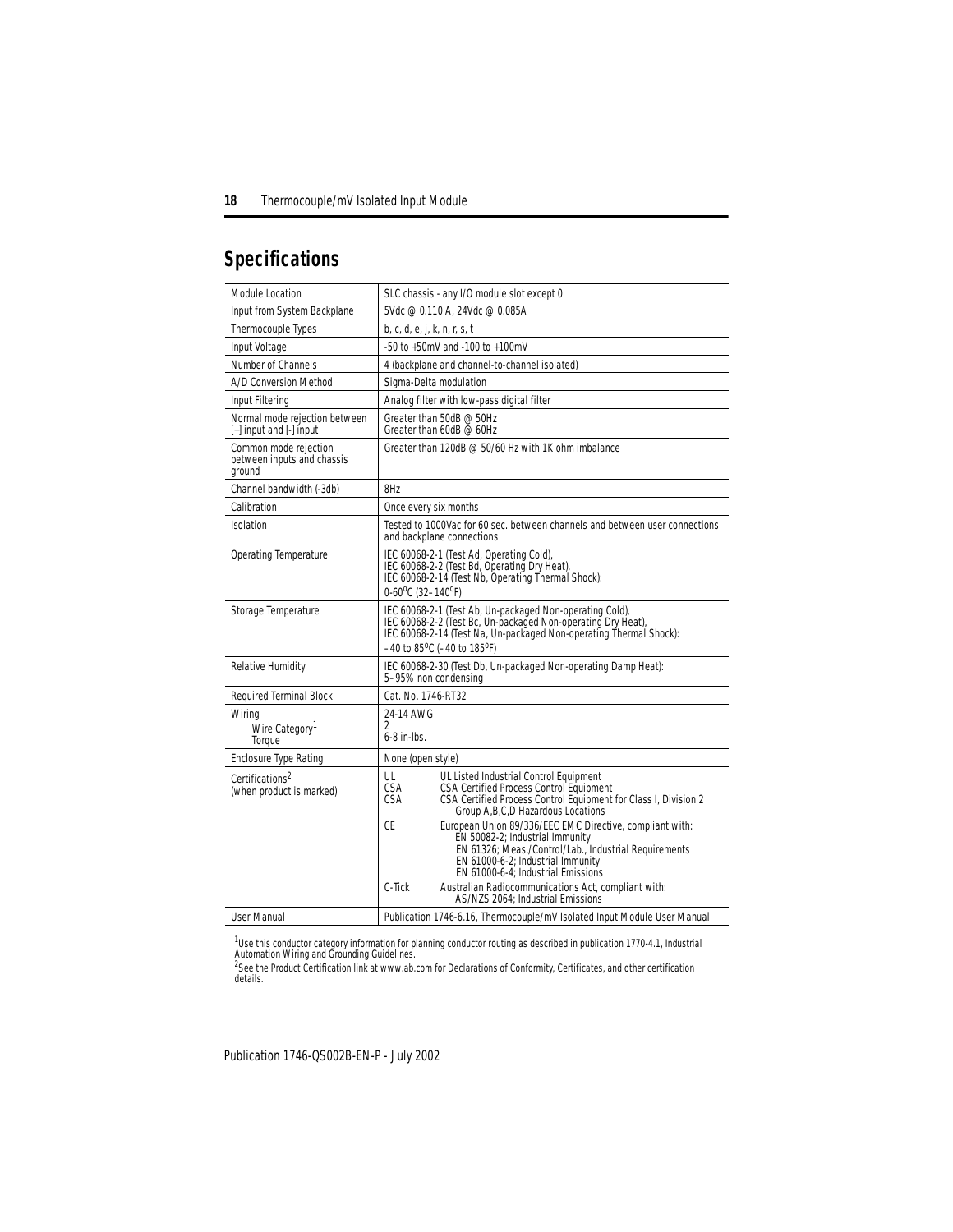## <span id="page-18-0"></span>**Channel Configuration Worksheet**

|                                           | Define                 | <b>To Select</b> | Set these bits in the Channel Configuration Word |              |          |          |                                                                                                                                                                                                                                                                    |                |              |                |                |                |                |              |                                                                                                         |                                                                                                                        |
|-------------------------------------------|------------------------|------------------|--------------------------------------------------|--------------|----------|----------|--------------------------------------------------------------------------------------------------------------------------------------------------------------------------------------------------------------------------------------------------------------------|----------------|--------------|----------------|----------------|----------------|----------------|--------------|---------------------------------------------------------------------------------------------------------|------------------------------------------------------------------------------------------------------------------------|
| Bit(s)                                    |                        |                  | $15-12$                                          | 11           | 10       | 9        | 8                                                                                                                                                                                                                                                                  | $\overline{1}$ | 6            | 5              | $\overline{4}$ | 3              | $\overline{2}$ | $\mathbf{1}$ | $\mathbf 0$                                                                                             | <b>Description</b>                                                                                                     |
|                                           |                        | TC Type J        |                                                  |              |          |          |                                                                                                                                                                                                                                                                    |                |              |                |                | $\overline{0}$ | $\overline{0}$ | $\mathbf 0$  | $\mathbf{0}$                                                                                            |                                                                                                                        |
|                                           | TC Type K              |                  |                                                  |              |          |          |                                                                                                                                                                                                                                                                    |                |              |                | $\overline{0}$ | $\Omega$       | $\mathbf 0$    | $\mathbf{1}$ |                                                                                                         |                                                                                                                        |
|                                           |                        | TC Type T        |                                                  |              |          |          |                                                                                                                                                                                                                                                                    |                |              |                |                | $\mathbf{0}$   | $\mathbf{0}$   | $\mathbf{1}$ | $\mathbf 0$                                                                                             |                                                                                                                        |
|                                           |                        | TC Type E        |                                                  |              |          |          |                                                                                                                                                                                                                                                                    |                |              |                |                | 0              | $\mathbf{0}$   | $\mathbf{1}$ | $\mathbf{1}$                                                                                            | <b>Project</b>                                                                                                         |
|                                           |                        | TC Type R        |                                                  |              |          |          |                                                                                                                                                                                                                                                                    |                |              |                |                | $\mathbf{0}$   | 1              | $\mathbf 0$  | $\overline{0}$                                                                                          | Slot Number                                                                                                            |
|                                           |                        | TC Type S        |                                                  |              |          |          |                                                                                                                                                                                                                                                                    |                |              |                |                | $\mathbf{0}$   | 1              | $\mathbf 0$  | $\mathbf{1}$                                                                                            | Channel Number                                                                                                         |
|                                           |                        | TC Type B        |                                                  |              |          |          |                                                                                                                                                                                                                                                                    |                |              |                |                | $\bf{0}$       | 1              | $\mathbf{1}$ | $\mathbf 0$                                                                                             |                                                                                                                        |
| $0 - 3$                                   | <b>Input</b>           | TC Type N        |                                                  |              |          |          |                                                                                                                                                                                                                                                                    |                |              |                |                | $\overline{0}$ | 1              | $\mathbf{1}$ | 1                                                                                                       |                                                                                                                        |
|                                           | Type                   | 50mV             |                                                  |              |          |          |                                                                                                                                                                                                                                                                    |                |              |                |                | 1              | $\Omega$       | $\mathbf 0$  | $\Omega$                                                                                                |                                                                                                                        |
|                                           |                        | 100mV            |                                                  |              |          |          |                                                                                                                                                                                                                                                                    |                |              |                |                | 1              | $\Omega$       | $\Omega$     | $\mathbf{1}$                                                                                            | Configure the channel for the input type connected to it.<br>Valid inputs are thermocouples and analog input signals   |
|                                           |                        | TC Type C        |                                                  |              |          |          |                                                                                                                                                                                                                                                                    |                |              |                |                | 1              | $\mathbf{0}$   | 1            | $\theta$                                                                                                | of +50mV and +100mV. You can configure the channel to                                                                  |
|                                           |                        | TC Type D        |                                                  |              |          |          |                                                                                                                                                                                                                                                                    |                |              |                |                | 1              | $\mathbf{0}$   | 1            | $\mathbf{1}$                                                                                            | read the cold-junction (CJC) temperature. When reading<br>the CJC temperature, the channel ignores the physical        |
|                                           |                        | Invalid          |                                                  |              |          |          |                                                                                                                                                                                                                                                                    |                |              |                |                | 1              | 1              | $\theta$     | $\mathbf 0$                                                                                             | input signal.                                                                                                          |
|                                           |                        | Invalid          |                                                  |              |          |          |                                                                                                                                                                                                                                                                    |                |              |                |                | 1              | 1              | $\theta$     | 1                                                                                                       |                                                                                                                        |
|                                           |                        | Invalid          |                                                  |              |          |          |                                                                                                                                                                                                                                                                    |                |              |                |                | 1              | 1              | $\mathbf{1}$ | $\mathbf 0$                                                                                             |                                                                                                                        |
|                                           |                        | CJC Temp.        |                                                  |              |          |          |                                                                                                                                                                                                                                                                    |                |              |                |                | $\mathbf{1}$   | 1              | 1            |                                                                                                         |                                                                                                                        |
|                                           |                        | Engr. Units x1   |                                                  |              |          |          |                                                                                                                                                                                                                                                                    |                |              | $\overline{0}$ | $\mathbf 0$    |                |                |              |                                                                                                         | Select the channel data format from:<br>Engineering units (EU) x1 or x10                                               |
|                                           | Data                   | Enar. Units x10  |                                                  |              |          |          |                                                                                                                                                                                                                                                                    |                |              | $\overline{0}$ | $\mathbf{1}$   |                |                |              |                                                                                                         | For EU x1, values are in 0.1 degrees or 0.01mV.<br>For EU x10, values are in whole °C or °F or 0.1mV.                  |
| 4.5                                       | Format                 | Scaled-for-PID   |                                                  |              |          |          |                                                                                                                                                                                                                                                                    |                |              | $\mathbf{1}$   | $\theta$       |                |                |              |                                                                                                         | Scaled-for-PID (value is the same for any input type)<br>Proportional input signal range is scaled to 0-16,383 counts. |
|                                           |                        | Counts           |                                                  |              |          |          |                                                                                                                                                                                                                                                                    |                |              | 1              | 1              |                |                |              |                                                                                                         | Proportional counts (value is same for any input type)<br>Proportional input signal range is scaled to +32,767 counts. |
|                                           | 7ero                   |                  |                                                  |              |          |          | $\bf{0}$                                                                                                                                                                                                                                                           | $\theta$       |              |                |                |                |                |              | Select module response to a detected open circuit from:<br>Zero to force the channel data word to zero. |                                                                                                                        |
| 6,7                                       | Open<br>Circuit        | Upscale          |                                                  |              |          |          |                                                                                                                                                                                                                                                                    | $\bf{0}$       | 1            |                |                |                |                |              |                                                                                                         | Upscale to force the channel data word to full scale.<br>Downscale to force channel data word to low scale.            |
|                                           | Mode                   | <b>Downscale</b> |                                                  |              |          |          |                                                                                                                                                                                                                                                                    | 1              | $\Omega$     |                |                |                |                |              |                                                                                                         | <b>Important:</b> A bit selection or 1 1 is invalid.<br>For an open CJC thermistor, mV channels are not affected.      |
|                                           |                        | Invalid          |                                                  |              |          |          |                                                                                                                                                                                                                                                                    | 1              | $\mathbf{1}$ |                |                |                |                |              |                                                                                                         | Important: The module requires 500 msec or one module<br>update to flag the error while it ramps the channel input.    |
| 8                                         | <b>Units</b><br>OF. OC | Degrees C        |                                                  |              |          |          | $\mathbf 0$                                                                                                                                                                                                                                                        |                |              |                |                |                |                |              |                                                                                                         | Select 5C/5F for thermal inputs. Ignored for mV inputs.<br>Important: For EU x1 and SF (0.1SF), an over-range error    |
|                                           |                        | Degrees F        |                                                  |              |          |          | 1                                                                                                                                                                                                                                                                  |                |              |                |                |                |                |              |                                                                                                         | will occur above 3276.75F (cannot exceed 32767 counts).                                                                |
| 9.10                                      | <b>Unused</b>          | Unused           |                                                  |              | $\Omega$ | $\bf{0}$ |                                                                                                                                                                                                                                                                    |                |              |                |                |                |                |              |                                                                                                         | These bits must be zero for a valid configuration.                                                                     |
| Chni<br>11                                |                        | Channel Off      |                                                  | $\Omega$     |          |          | Disable unused channels for faster response.<br>When set, module configures the channel and reads channel input before setting this bit in status word.<br>If you change the configuration word, the status word must reflect the change before new data is valid. |                |              |                |                |                |                |              |                                                                                                         |                                                                                                                        |
| Enable                                    |                        | Channel On       |                                                  | $\mathbf{1}$ |          |          | If you clear configuration word, module clears channel and status words. For new configuration word,<br>channel data and status words remain cleared until the module sets this bit (11) in the status word.                                                       |                |              |                |                |                |                |              |                                                                                                         |                                                                                                                        |
| $12 - 15$                                 | <b>Unused</b>          | Unused           | 0000                                             |              |          |          |                                                                                                                                                                                                                                                                    |                |              |                |                |                |                |              |                                                                                                         | These bits must be zero for a valid configuration.                                                                     |
| <b>Enter Your Bit Selections &gt;&gt;</b> |                        | 0000             |                                                  |              |          |          |                                                                                                                                                                                                                                                                    |                |              |                |                |                |                |              | For the Channel Configuration Word                                                                      |                                                                                                                        |

**Channel Configuration Word (O:e.0 through O:e.3) - Bit Descriptions**

SLC is a registered trademark of Rockwell Automation, Inc.

Allen-Bradley and SLC 500 are trademarks of Rockwell Automation, Inc.